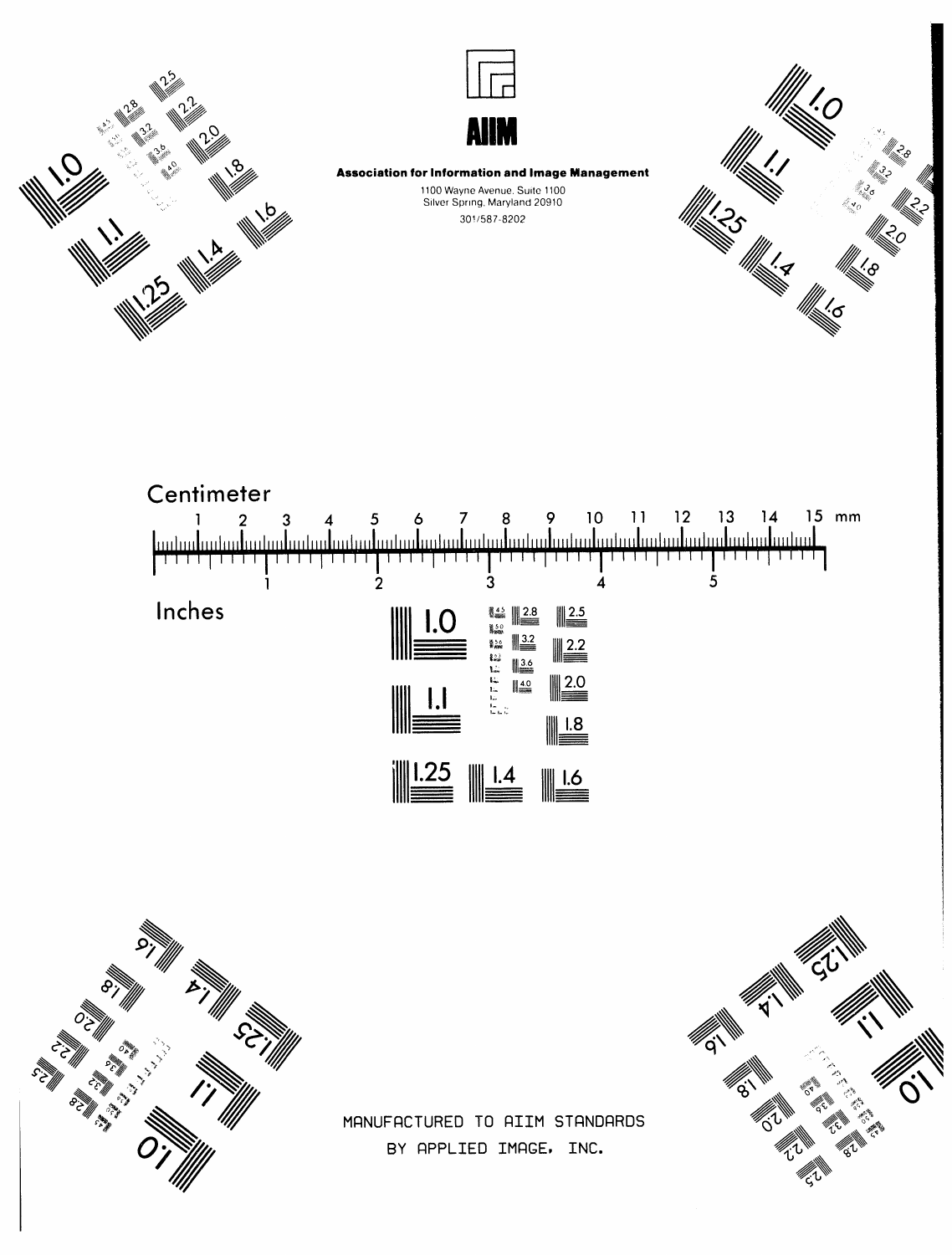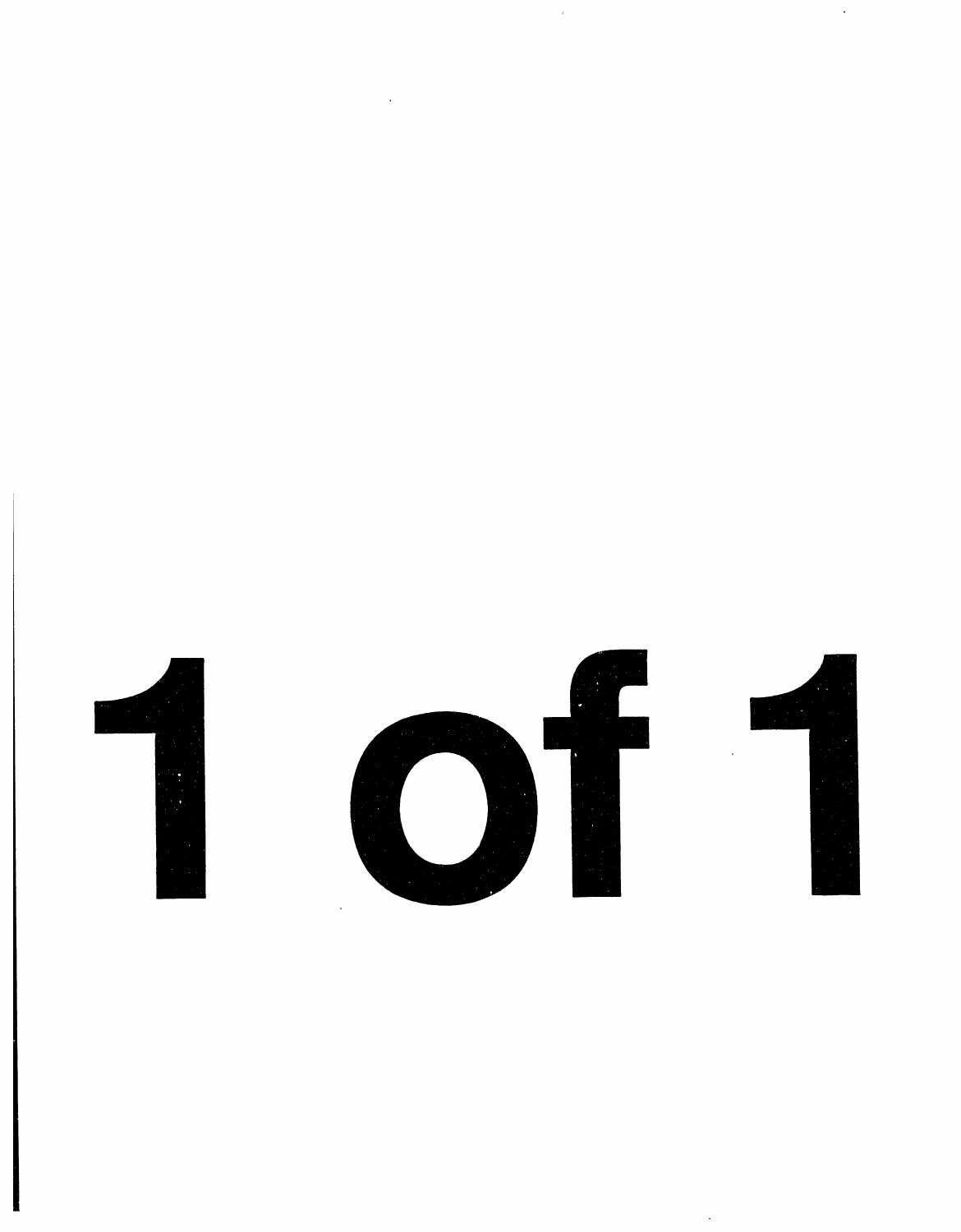# **Determination of Total** • **Cyanide in Hanford Site** High-Level Waste

W. I. Winters Westinghouse Hanford Company

K**.** H**.** Pool Pacific No**r**thwest Laboratory

Date Published May 1994

q

To **B**e **P**resented a**t** Spectrum **'**94 A**t**lan**t**a, Georg**i**a August 14-18, 1994

Prepared for the U.S. Department of Energy Office of Environmental Restoration and Waste Management



**Hanford Box 1970**<br>**Hanford Company Richland, Washington 99352** 

**Hanlord** Operations and Engineering Contractor for the U**S. Departm**e**nto**f **En**e**rgyund**e**rContractDE-AC06**-**8**7RL1**0930**

**Copyright License by acceptance of this article, the publisher and/or recipient acknowledges the U.S. Government's right to** 



 $\mathcal{P}_\text{max}$ 

Approved for Public Release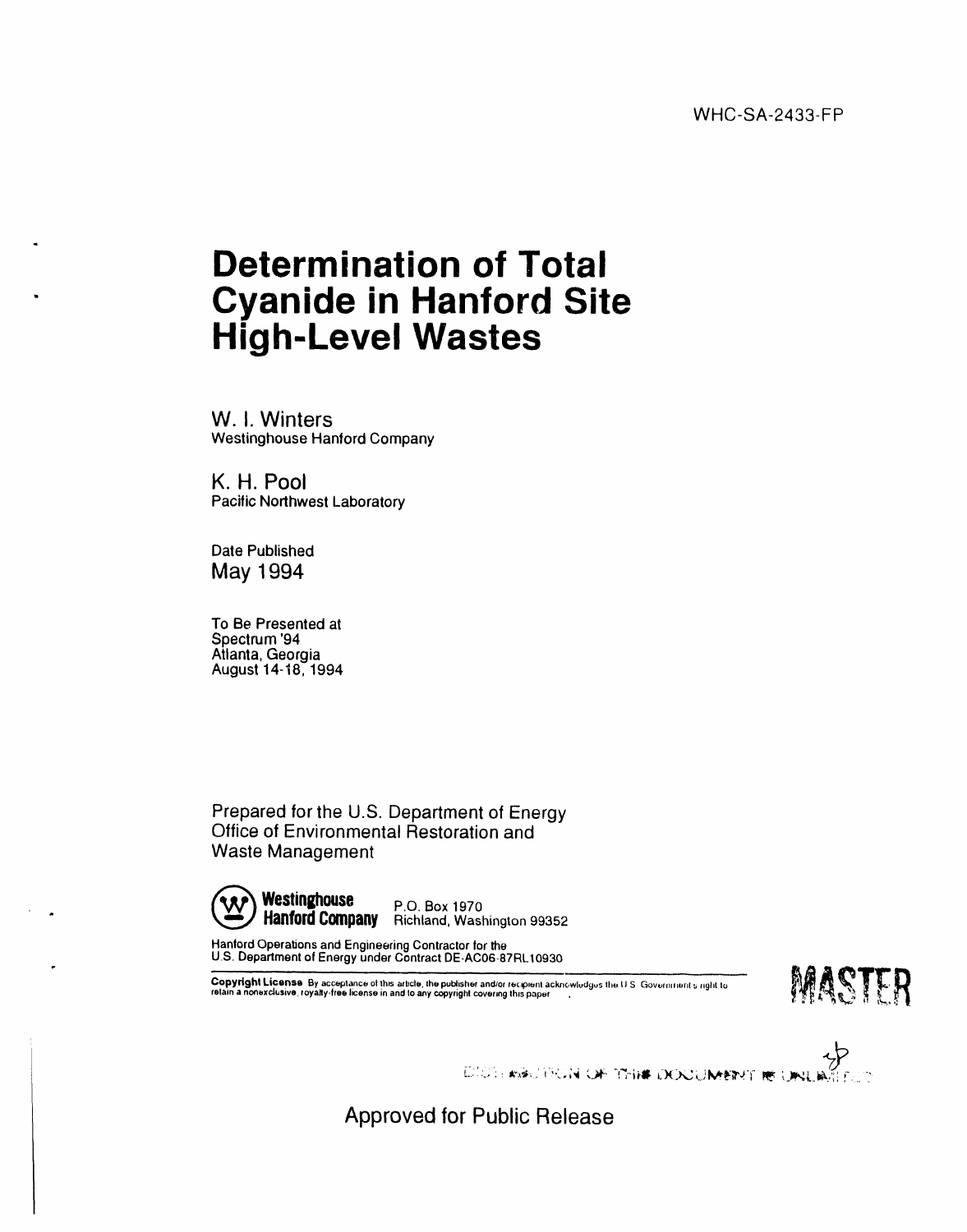### W**I**tC-SA-2433-FP

### DETERMINATION OF TOTAL CYANIDE IN HANFORD SITE tlIGH-LEVEL W*A*STES

" Wi**ll**iam **I**. Winter**s** Karl **H**. **P**o**o**l We**s**ti**n**ghouse Hanford *C*ompany Pac**ifi**c Northwe**s**t Laboratory P.O. Box 1970 P.O. **B**ox 999 Richland, Wa**s**hington 99352 Richland, Washing**t**on 99352 (509) 373-1951

### ABS**T**RA**C***T*

Nickel ferrocyanide compounds  $(Na_{2x}Cs_xNiFe$  processes have created se<br>N<sub>l<sup>6</sub>)</sup> were produced in a scavenging process to reliable cyanide methods.</sub>  $(CN)_6$ ) were produced in a scavenging process to **re***m*o**v**e w37**C**s**from** Hanf**ord** S**ite** s**i**n*g***le-**sh**ell t**ank **w**aste supernates. Methods for determining total cyanide in **During metal recovery processing in the 1950s**,<br>Hanford Site high-level wastes are needed for the **additional tank space was needed to support defense** evaluation of potential exothermic reactions between<br>cyanide and oxidizers such as nitrate and for safe storage, processing, and management of the wastes in supermate. This process resulted in the addition of an<br>compliance with regulatory requirements. Hanford Site stimated 140 metric tons of ferrocyanides to the tanks. compliance with regulatory requirements. Hanford Site<br>laboratory experience in determining cyanide in high**t**o sta*n*dard cy**a**nid*e* methods to permi**t** improved cyanide importan**t t**o safe**t**y evaluations. *C*yanide*'*s handling of high-level waste samples and to eliminate interferences found in Hanford Site waste matrices. Interferences and associated procedure modifications and other waste management programs. Methods caused by high nitrates/nitrite concentrations, insoluble capable of measuring cyanide in trace and caused by high nitrates/nitrite concentrations, insoluble nickel ferrocyanides, and organic complexants are **macroquantities in complex high-level wastes are** described.<br>described.

Most H**a**nford Site high-level was**t**es were generated from the following chemical operations for processing Standard methods for determining total cyanide<br>spent nuclear fuel and for waste treatment:<br>require the distillation of hydrogen cyanide (HCN)

- 
- 
- 
- **• P**lu**toni**u**m**-**Ur**an**i**um Reduc**ti**on Ex**tr**ac**t**ion fue**l** reprocessin**g** (PUREX)

**•** Fi**s**sion pro**d**uct r**e**c**o**v**e**ry.

**T**h**e d**ive**r**s**it**y **a**n**d co**mp**o**si**t**ion **of** wastes **f**r**o**m **t**hese

additional tank space was needed to support defense<br>production activities. A nickel ferrocyanide carrier precipitation process was used to remove <sup>137</sup>Cs from the<br>supernate. This process resulted in the addition of an The potential for exothermic reactions between cyanide level wastes is summarized. Modifications were made and ni**t**rates in the was**t**es has made the de**t**ermin**at**ion of in**t**erferences found in H**a**nford Si**t**e was**t**e ma**t**rices, determi**n**ati**o**n of cyanide i**m**portan**t** to waste treatment needed to meet these requirements.

### INTRODU*C*TION STANDARD METHODS FOR TO*T*AL **C**Y*A*NIDE *A*N*A*LYSIS

require the distillation of hydrogen cyanide (HCN) from a high acid (H2SO4) matrix using glass dis**t**illation **•** Bismuth phosphate fuel reprocessing equipment (Figure 1). A catalyst (MgCl<sub>2</sub>) is used to assis**t t**he disassoc**i**a**t**ion of me**t**al cyanide complexes. **•** Me**t**al **(**uranium) recovery The distilled hydrogen cyanide is **t**rapped in dilute sodium hydroxide (NaOH). The concen**t**ra**t**ion of **Provide Algebra 1 Reduction oxidation fuel reprocessing cyanide in the trap solution may be measured using (REDOX)** several techniques.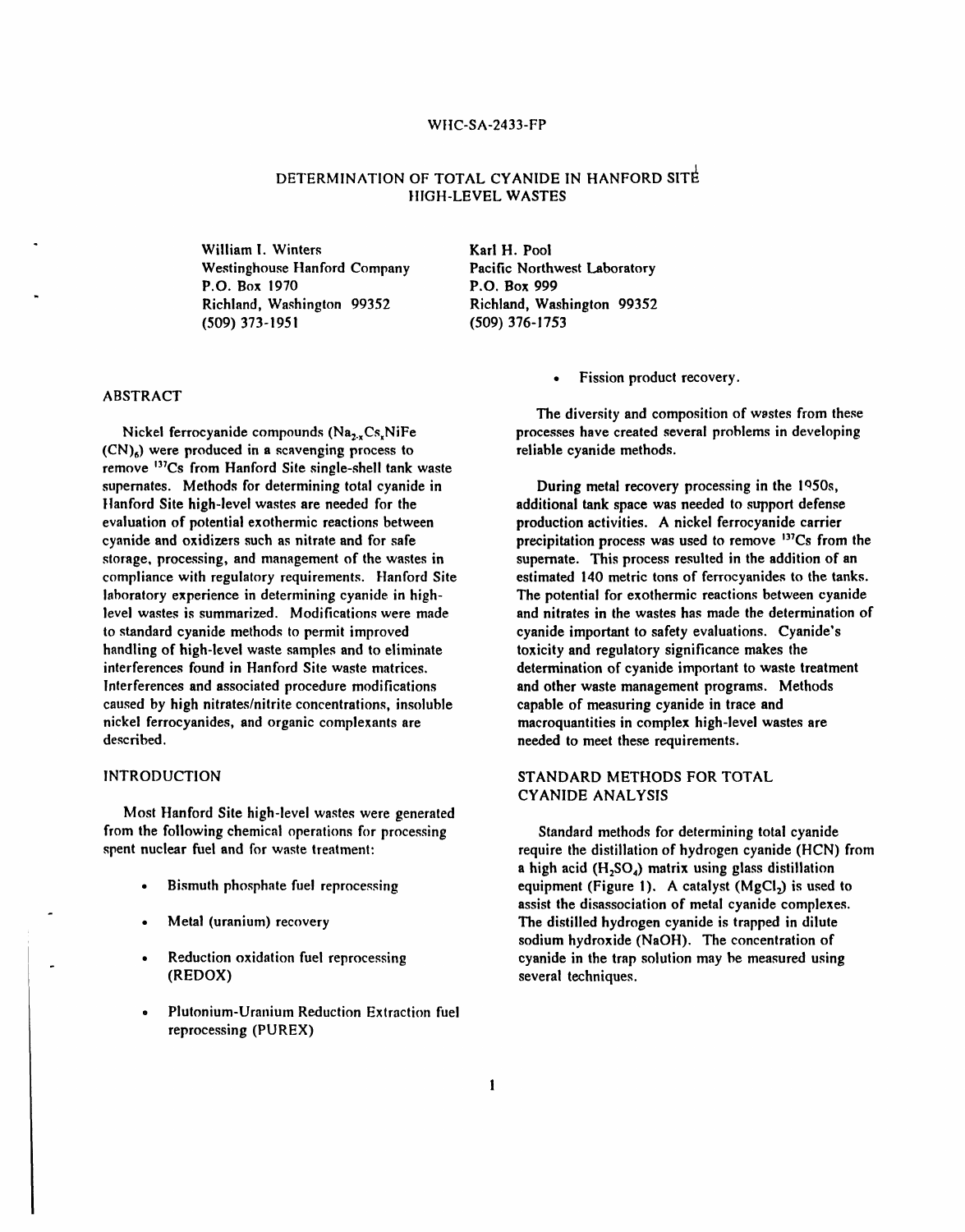### W**I**IC**-SA**-243**3-F**P

disadvantages when applied to highly radioactive waste samples: *<b>FTIR* provides cyanide speciation information and is

- 
- 
- 
- **• L**a**r**g**e l**iqui**d w**aste **vol**ume**s** h**i**gh**-l**e**v**e**l w**astes.
- **•** Cr**o**ss c**o**ntaminat**i**on*/***bl**ank c**o**ntr**ol.**

**I** Microdistillation systems (Figure 1) minimize many CONCENTRATI CONCENTRATI CONCENTRATI **of** these problems. The Lachat<sup>®</sup> microdistillation s**y**s**t**em uses a **two**-p**i**ec**e** p**l**ast**i**c **t**u**be** s**e**pa**rated** I,**y** a hydrophobic, porous membrane. The sample, catalyst limitial cyanide method development was for the and acid are added to the lower tube and quickly sealed support of the Hanford Site grout program. The and acid are added to the lower tube and quickly sealed<br>to the upper tube which contains the NaOH trapping solution. The sample is digested in a heating block for<br>30 minutes which results in the HCN passing through measured in several different matrices using the high 30 minutes which results in the HCN passing through<br>the membrane into the upper tube containing the the membrane into the upper tube containing the **acid distillation and the HACH<sup>®</sup> version of the trapping solution.** These systems have been adapted for **pyrazolone** colorimetric cyanide method. The use in hotcells and significantly improve the quality and<br>productivity of the analysis. Even though microdistillation is the preferred method for analyzing<br>radioactive samples, the method does have several radioactive samples, the method does have several data also indicated that high levels of aluminum could<br>disadvantages:<br>cause low results.

- 
- 
- 

A c**o***m*pa**r**is**o**n **of** s*e*ve**r**a**l** me**t**h**od**s **for** measu**r**in*g* and spectrophotometric methods are the most sensitive<br>techniques and applicable to many environmental techniques and applicable to many environmental dust double-shell tank waste are summarized in Table 4.<br>Applications. The argentimetric titration is the least This method was effective in eliminating problems applications. The argentimetric titration is the least This method was effective in eliminating problems<br>sensitive but the most accurate. It is suitable for associated with nitrate, nitrite, and aluminum. Tes sensitive but the most accurate. It is suitable for<br>determining high concentrations of cyanide found in the results for ferrocyanide were all biased consistently determining high concentrations of cyanide found in the example results for ferrocyanide were all biased consistently high<br>Hanford Site ferrocyanide wastes. Selective ion because of the hygroscopic ferrocyanide chemicals u e**l**ect**rod**es a**re** easy **to** us**e**, ha**v**e a **i**a**r***g*\_*;* **d**ynam**i**c **r**an**ge to** mak**e t**h**e** spikes.

Glass distillation equipment has several but are generally not as reproducible as the other<br>advantages when applied to highly radioactive waste methods. Fourier transform infrared spectrometry app**li**ca**ble to** hi*g*her cyani**d**e c**o**ncen**tr**a**tio**ns. O**v**e**r t**he Adaptability to hot cell/hood operations<br>
last 6 years different combinations and variations of<br>
Decontamination/safety of glassware<br>
these methods have been used by the Hanford Site Decontamination/safety of glassware these methods have been used by the Hanford Site<br>Sample throughput sample throughput and the sample throughput sample throughput **•** Samp**le t**h**ro**u*g*hpu**t l**a**bor**a**to**ries **to d**ete**r***m***i**n**e to**ta**l** cyan**ide** in **H**art**ford** S**it**e

# C**Y**A**NIDE ME**A**SUREME**N**T**S **IN HI**G**H**

composition of a typical grout feed and other tank<br>wastes are summarized in Table 2. Cyanide was pyrazolone colorimetric cyanide method. The results of these tests shown in Table 3, indicate that high concentrations of nitrate or nitrite would cause large<br>negative interferences in determining cyanide. These  $cause low results.$ 

• **L**imi**t**ed samp**l**e s**i**ze (< 5 mL**)** Initial**l***y***,** i**t** was be**l**ieved that the loss of cyan**i**d**e** was caused b**y** the oxidation of c*y*anid**e** by nitrat**e** or nitrit**e ••** Containment (bubbling) of sample on in the high acid distillation matrix. This lead to acidification rocedure. <sup>1</sup> ac**i**d**i**ficat**io**n **in**ves**t**iga**t**ing a **low** ac**id di**s**t**i**ll**a**ti**on p**r**oce**d**u**r**e**.** This m**et**h**od** base**d o**n the **wor**k **of C**sika**i** an**d B**arna**rd** I**,** uses Flexibility for reagent addition/ distillation an acetate buffer to control the pH at 4.0 and<br>volume. **vol**ume, ethy**l**ene**di**a**mi**netet**r**aacet**i**c aci**d** (**E**D**T**A) t**o di**sas**so**c**i**a**t***e* **m**eta**l** c**om**p**l**exes.

> Sulfamic acid was added to eliminate interference<br>from nitrite. Results of this method on a synthetic because of the hygroscopic ferrocyanide chemicals used<br>to make the spikes.

<sup>\*</sup>**L**acha**t i**s a re*g***i**s**t**er**ed t**ra**d**em**ark** o**f L**achat ®**H**A**CH i**s a re**g**is**t**ered **t**ra**d**emark **o**f **H**ach

**I**nstruments, M**ilw**auke**e**, **W**I. Ch**e**m**i**ca**l** C**om**pany, **Lov**e**l**an**d,** CO.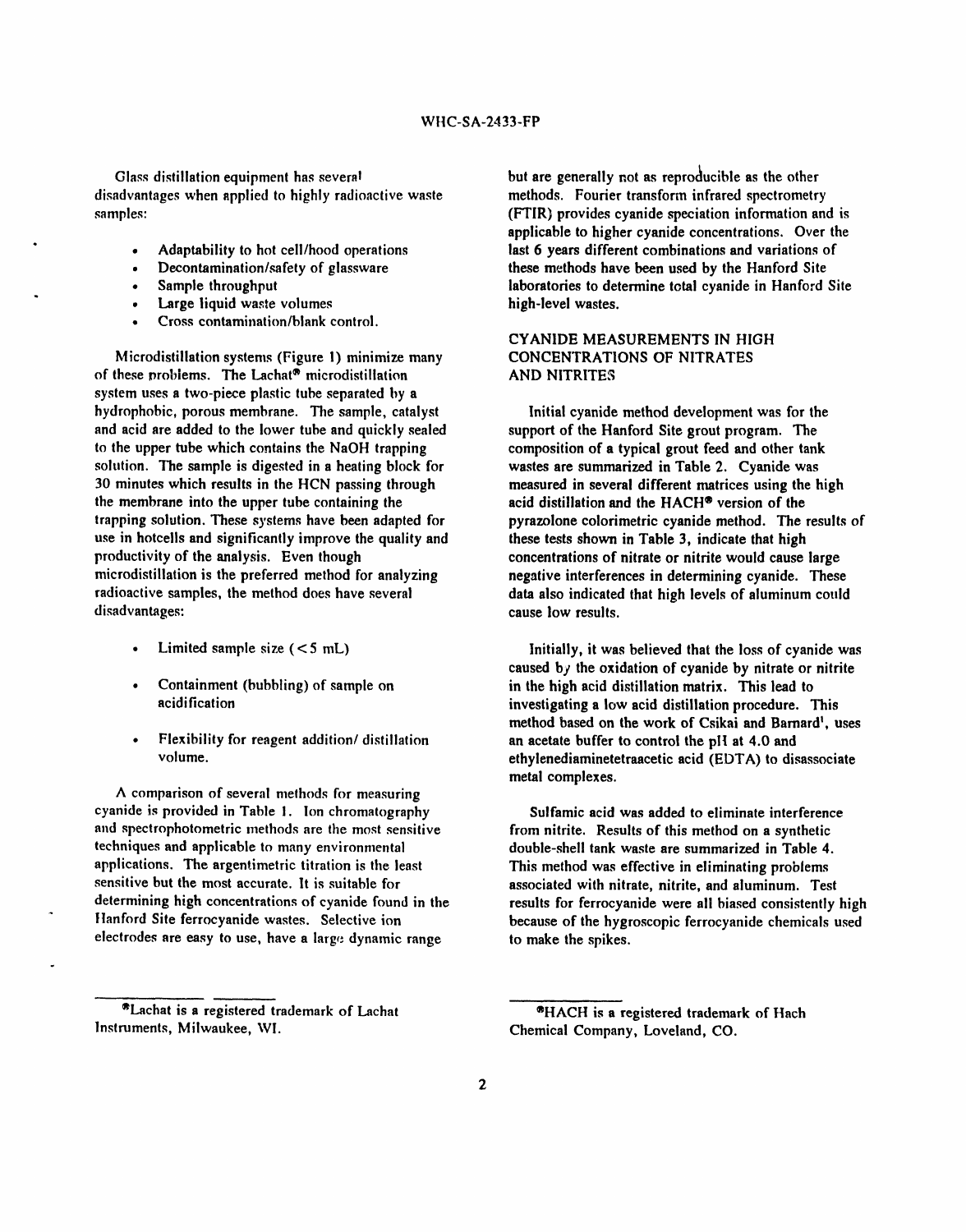After developing this low acid distillation procedure, may also be a function of the actual composition,<br>Pacific Northwest Laboratory (PNL) investigators structure and process history of these complex sall **di**s**covered t**h**at t**h**e cause of** th**e nit**r**ate inte**r**ferenc**e w**as** a reaction between nitrate and chloride from the **A** method to solubilize nickel ferrocyanide wastes<br>magnesium chloride catalyst. This reaction produces was needed to (1) eliminate the potential for low bias **. c**h**lo**r**ide**. C**yanogen c**h**lorid**e **undergoes rapid sub**s**a**m**pling by using la**r**ger samples**. hy drolysis in the NaOH trapping solution to produce<br>cyanate which is not measured in the the strong for dissolving these compounds using a mixture of aci c**yanate w**h**ic**h **is not measur**e**d in t**he **fo**r **dissolving t**he**s**e **compounds using a** m**ixture of acid** spectrophotometric method. The nitrate problem was form EDTA and ethylenediamine (EN). The EN acts<br>eliminated by using magnesium sulfate in place of as a buffer keeping the pH near 10 and the EDTA eliminated by using magnesium sulfate in place of **as a buffer keeping the pH near 10 and the EDTA**<br>disassociates the nickel ferrocyanide complex. An

The ferrocyanide scavenging process resulted in the wastes and on an actual cyanide waste (C-109 and precipitation of alkali nickel ferrocyanide salts,<br>  $N_{2x}Cs_xNiFe(CN)_{6}$ . Some typical compositions for ferrocyanides were added to C-109 and C-11  $Na_{2x}Cs_{x}NiFe(CN)_{6}$ . Some typical compositions for ferrocyanides were added to C-109 and C-112 samples these waste are provided in Table 2. These salts are for procedure evaluation. The results of these tests are not soluble in sulfuric acid; therefore, the standard high<br>acid distillation methods were not quantitative for these acid distillation methods were not quantitative for these synthetic nickel ferrocyanides prepared from different<br>type of wastes. Studies at PNL on synthetic nickel street process flowsheets. The completeness of dissolution ferrocyanide salts indicated that the standard distillation<br>procedure may not be complete even after 2 hours. procedure may not be complete even after 2 hours.<br>Recent solubility studies at PNL have shown that the for both high-or low-level concentrations of cyanide Recent solubility studies at PNL have shown that the for both high-or low-level concentrations of cyanide salts are soluble in sodium hydroxide  $(>0.1 \text{ M})$  and in waste to ensure complete dissolution of ferrocyanide **ED***T***A solutions**. Th**i**s w**ould indi**c**ate t**h**at t**h**e lo**w ac**id containing solids. procedure** w**it**h E**D**T**A** sh**ould provide** b**etter result**s **for**

F**errocyanid**e **tank sam**p**l**es **stored from t**h**e 1**9**80s** were used to evaluate the high acid, low acid and<br>microdistillation (high acid) procedures. The results of process contained large quantities of complexants such microdistillation (high acid) procedures. The results of process contained large quantities of complexants such<br>these tests are summarized in Table 5. Reproducibility as EDTA, HEDTA, hydroxyacetic acid and citrates. these tests are summarized in Table 5. Reproducibility<br>of the results was affected by the heterogeneity of the These complexants have undergone hydrolysis and of the results was affected by the heterogeneity of the These complexants have undergone hydrolysis and<br>sample. However, the low acid method results with radiolysis to create a complex mixture of compoun sample. However, the low acid method results with radiolysis to create a complex mixture of compounds.<br>EDTA are higher than the high acid method results. During the analysis of one of these types of wastes EDTA are higher than the high acid method results.<br>The microdistillation tests were performed almost a<br>from tank SY-101, a potential interference to the The microdistillation tests were performed almost a<br>year later. The higher results for microdistillation are<br>year later. The higher results for microdistillation are<br>cyanide method due to organics was discovered **par**t**ly from** the **sample drying ou**t o**ver t**h**at time**. Because of the high concentrations of cyanide, small<br>(0.01 to 0.05 g) aliquots of the waste were used in the tank were higher than expected, several tests on  $(0.01 \text{ to } 0.05 \text{ g})$  aliquots of the waste were used in the tank were higher than expected, several tests on microdistillation. These data and the results on a microdistillation. These data and the results on a<br>synthetic tank SY-101 waste with different organics but<br>synthetic salt indicate that the high acid microdistillation on evanide were analyzed by the laboratory. These synthetic salt indicate that the high acid microdistillation<br>system may be more effective for disassociating these results, Table 7, show that several organics give fall system may be more effective for disassociating these entirely results, Table 7, show that several organics give false<br>compounds than the larger glass distillation systems. The positive results. The higher values reported

structure and process history of these complex salts.

magnesium chloride catalyst. This reaction produces was needed to (1) eliminate the potential for low bias in<br>free chlorine which oxidizes cyanide to cyanogen results and (2) improve the representativeness of results and (2) improve the representativeness of<br>subsampling by using larger samples. **magnesium chloride, disassociat**e**s the nickel f**e**rrocyanide compl**e**x. An aliquot of the dissolv**ed **sample is carri**ed **through the CYANI**D**E MEA**S**UREM**E**NT**S **IN** W**A**S**TE microdistillation method and th**e **cyanid**e **in th**e **trap** solution is determined by argentimetric titration. This **di**ss**ol**u**tion met**h**od wa**s **te**s**t**e**d on** s**y**n**t**he**ti**c **f**er**r**oc**y**a**nide** for procedure evaluation. The results of these tests are<br>summarized in Table 6. WHC-2 and FeCN-36 are process flowsheets. The completeness of dissolution<br>was confirmed by  $x$ -ray diffraction as well as iron and waste to ensure complete dissolution of ferrocyanide<br>containing solids.

### n**i**c**kel ferro**c**yanide** w**a**s**te**s. **CYA**N**IDE MEASUREMENTS IN** W**AS**T**E CONTAINI**N**G ORGAN**I**CS**

cyanide method due to organics was discovered.

compounds than the larger glass distillation systems.<br>
Other studies indicated that the distillation efficiency<br>
initial high acid spectrophotometric tests are the rest initial high acid spectrophotometric tests are the results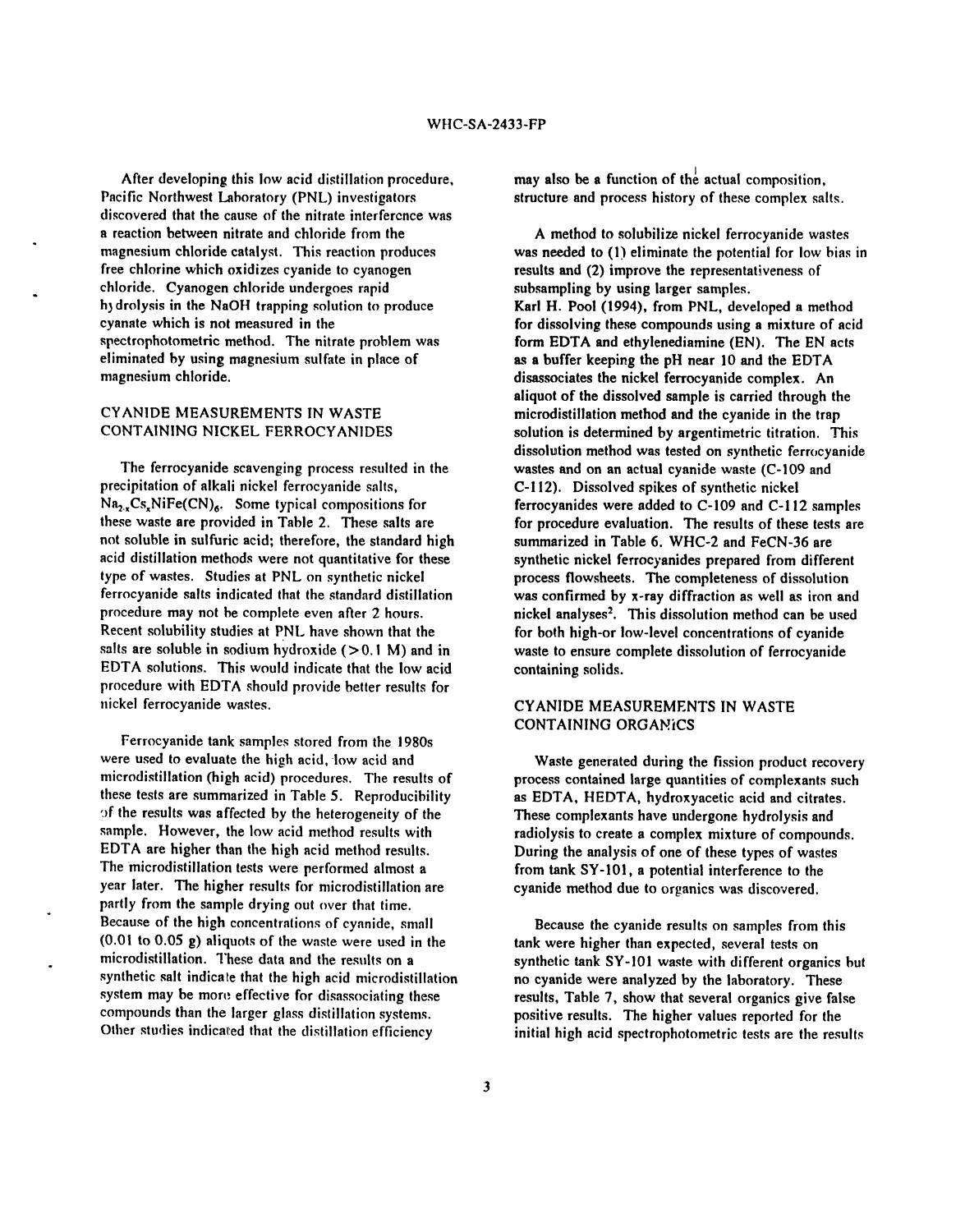of using smaller sample sizes (0.05 g versus 0.5g). a sacidifying. Additional work is needed to ensure a synthetics with sugar added were exceptionally high. <br>Synthetics with sugar added were exceptionally high. The reliab Synthetics with sugar added were exceptionally high.<br>All tests used microdistillation before measuring the securions in microdistillation systems is achieved. All tests used microdistillation before measuring the c**yanide wit**h **eit**h**er t**h**e pyridine-**b**arbituri**c **a**c**id - spectrop**hot**o**m**etri**c (**Spe**c.**) met**h**od or by ion ADDI**T**IO**N**AL** C**YANIDE M**E**A**S**UR**E**M**E**N***T* c**h**r**om**a**togr**a**phy (**I**C). T**e**s**t**s wer**e **run in bot**h **t**h**e** h**i**g**h STUD**I**ES a**c**id and** th**e ED**T**A***/***EN distillation** m**ediu**m.

Organics can cause either positive or negative results in the determination of cyanide speciation<br>in the cyanide methods. Sugars and aldehydes will in Hanford Site wastes. FTIR and raman systems are in the cyanide methods. Sugars and aldehydes will in Hanford Site wastes. FTIR and raman systems are<br>react with free cyanide to form cyanohydrins which being developed for these applications and for real-tin decompose to nitriles. This reaction is relatively rapid at pH of 11 to 12. This negative effect can be subsetionally permit a better understanding of how the cyanide is<br>eliminated by the addition of ethylenediamine which subsetional distributed in the waste and allow more knowl eliminated by the addition of ethylenediamine which<br>reduces the cyanohydrin back to form free cyanide.<br>selection of samples for further study. Table 9 shows a reduces the cyanohydrin back to form free cyanide.<br>When nitrites and organics are present in the acid<br>when nitrites and organics are present in the acid<br>comparison of FTIR cyanide determinations and results When nitrites and organics are present in the acid<br>distillation system, nitration of the organics can occur<br>from microdistillation. Methods for automating the distillation system, nitration of the organics can occur<br>which leads to the formation of free cyanide. One final measurement of cyanide by flow injection anal **proposed** mech**anis**m **for t**h**is reaction is t**h**at t**h**e** a**lso a**r**e being evaluated**. o**rg**a**ni**c**s** a**re ni**t**rat**ed **t**o **f**o**rm oxi**m**es w**h**i**c**h t**h**en d**ec**o**m**po**s**e to** g**ive off** h**ydr**o**gen** c**yanide. Some of t**h**e A**CK**NO**W**LEDGEMENTS organi**c**s r**e**p**o**rted**s **to undergo t**h**is type of rea**c**tion are**

These organic-nitrite reactions can be eliminated by We would like to express appreciation to Judy Watts,<br>the addition of sulfamic acid which reduces nitrite to Bell Colvin, Jim Lachut, and Debbi Hiller of WHC an **nitrogen** g**as. Samples of** S**Y-101** w**ere analyzed** w**it**h Sam **Bry**a**n, Ji**m **Ro**bb**ins, Evan Jen**s**on and results** with sulfamic acid  $(457 \mu g/g)$  were only  $4\%$ **lo**w**e**r **t**h**an samples** a**nalyzed wit**h**out sulfa**m**ic a**c**id** (4**75***/x***g***/*g)**. Based on** th**e r**es**ult**s **f**rom **Table 7,** th**e RE**F**EREN**C**ES magnitude of t**h**e organi**c **interferen**c**e could ac**c**ount for** at most 20 to 25% of the cyanide observed in SY-101. 1. Csikai, N. J., A. J. Barnard, Jr., 1983,<br>This indicates that the cyanide found in the SY-101 "Determination of Total Cyanide in Thio This indicates that the cyanide found in the SY-101 This indicates in Thiocyanate<br>waste was not caused by an organic interference. The Containing Waste Waters," Analytical Chemistry

**Attempt**s **to** s**tudy t**h**e effect of organi**c**-nitrite** reactions on the cyanide method have been difficult **1992**. Pool, K. H., 1994, Total Cyanide Analysis of Tank<br>because of poor reproducibility of the experiments. Core Samples: Analytical Results and Supporting because of poor reproducibility of the experiments.<br>Other factors such as acid concentration, kinetics, The Samples: Analytical Results and Supporting<br>Investigation, PNL-8858, Rev. 1, Pacific Northwe **te**m**perature,** r**eagent addi**t**ion and synt**he**ti**c co**mpo**s**ition Labo**r**atory, Ri**chl**and, Wa**sh**ington. - could be impo**r**tant in** th**e**s**e evaluations**. **T**h**e addition** the microdistillation system than the classical glass<br>systems because of the small distillation volume and the "systems because of the small distillation volume and the Sunterference in the Standard Test for Cyanide,"<br>The Real the distillation tube immediately after Sunter Strocedings of 35th Industrial Waste Conference

Additional work has been done by the Hanford Site<br>Organics can cause either positive or negative results<br>**iaboratories on the determination** of cyanide speciation being developed for these applications and for real-time<br>measurements on extruded waste. This capability will final measurement of cyanide by flow injection analysis also are being evaluated.

**s**h**o**w**n in Table 8. Many individuals** ha**ve** c**ontri**b**uted to t**h**e development of cyanide met**h**ods** a**t t**h**e Hanford Site.** Ed Colvin, Jim Lachut, and Debbi Hiller of WHC and Vaughn Hoopes of PNL for their support and<br>contributions to this document.

- Containing Waste Waters," Analytical Chemistry, V**ol. 55, No. 11, p. 1679.**
- Investigation, PNL-8858, Rev. 1, Pacific Northwest<br>Laboratory, Richland, Washington.
- 3. Rapean, J. C., R. A. Johnson, and T. P. Hanson, 1980, "Biodegradation of Cyanide: Nitrite Proceedings of 35th Industrial Waste Conference, **p. 430.**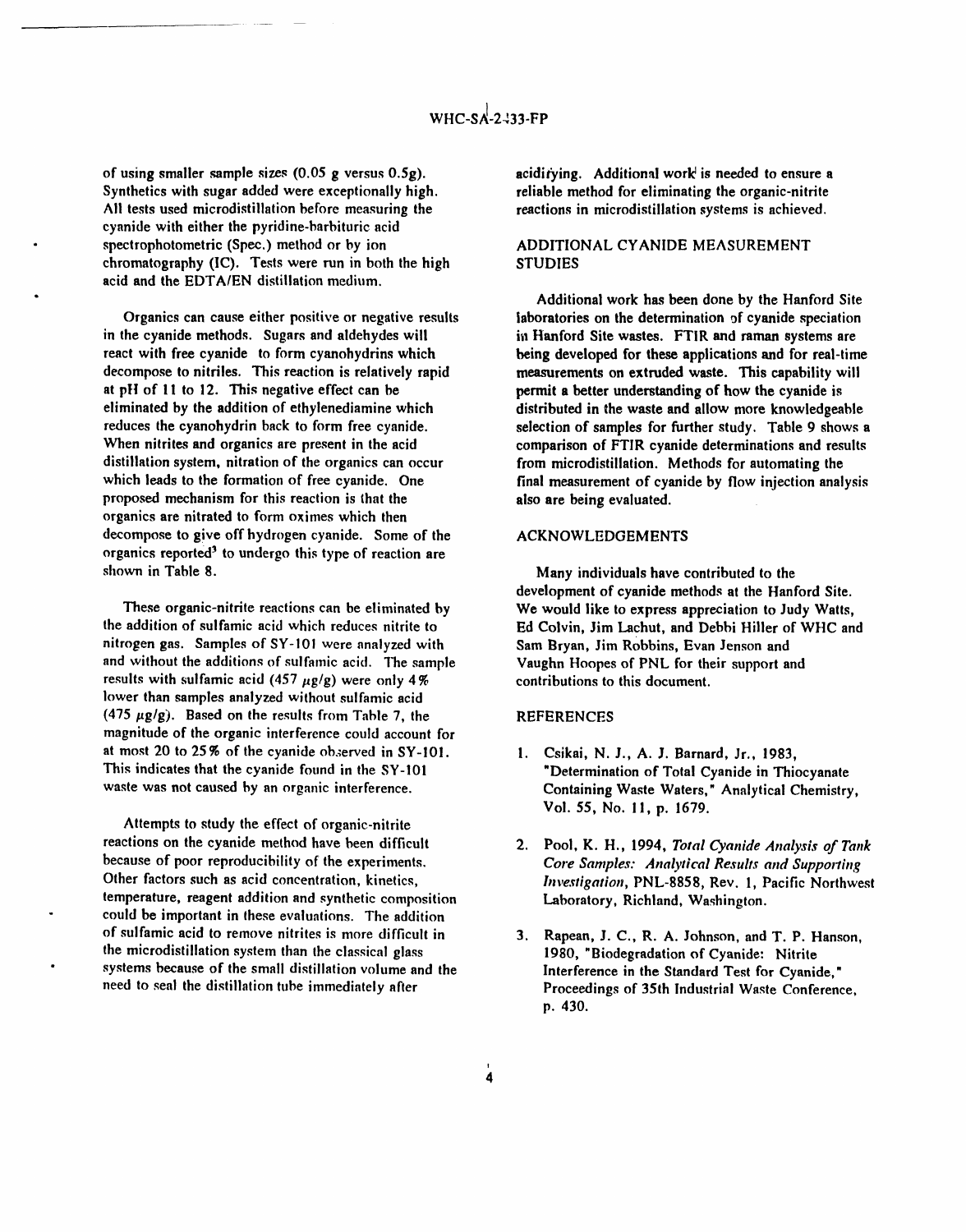$\mathcal{L}$ 

 $\sim 0.1$ 

 $\hat{\boldsymbol{\theta}}$ 

 $\alpha$ 

 $\alpha$  .

 $\mathbf{I}$ 

| Method                   | Range                          | Comment                          |
|--------------------------|--------------------------------|----------------------------------|
| Spectrophotometric       | 1-20 $\mu$ g CN                | <b>EPA</b> method                |
| Pyridine-pyrazolone      | $(50 \text{ mL})$ <sup>*</sup> | 40-min color development         |
| Spectrophotometric       | 1-20 $\mu$ g CN                | EPA method                       |
| Pyridine-barbituric acid | $(50 \text{ mL})^*$            | 8-min. color development         |
| Selective ion electrode  | $>6 \mu g$ CN                  | Simple to perform                |
|                          | $(25 \text{ mL})^4$            | Reproducibility not as good      |
| Argentimetric titration  | $>100 \mu g$ CN                | Simple to perform                |
|                          | $(0.0192 N Ag)^{b}$            | Good reproducibility             |
| Ion chromatography       | $>2$ ng/mL CN                  | Best sensitivity/selectivity     |
|                          | $(50 \mu L)^c$                 | Amperometric detection           |
| Fourier transform        | $> 10 \mu g$ CN/mL             | Cyanide speciation               |
| Infrared spectroscopy    |                                | <b>Expensive instrumentation</b> |

# Table 1. Cyanide Measurement Methods.

"Final measurement volume"  $\frac{1}{2}$  Titrant normality: 1 mL = 1 mg CN

Injection volume  $\sim 10$ 

|                          |                         | Ferrocyanide Sludge |                    |                    |
|--------------------------|-------------------------|---------------------|--------------------|--------------------|
|                          | Grout feed $(\mu g/mL)$ | TY Farm $(\mu g/g)$ | C Farm $(\mu g/g)$ | SY-101 $(\mu g/g)$ |
| Na)                      | 1.0E5                   | 1.1E5               | 1.1E5              | 1.1E5              |
| A1                       | 1.2E4                   | 4.2E3               | 3.0E4              | 3.9E4              |
| $\overline{\mathbf{F}e}$ | 1.5E1                   | 2.4E4               | 2.3E4              | 1.2E3              |
| Ni                       |                         | 2.5E3               | 1.8E4              | 2.7E2              |
| OH/pH                    | 2.7E4                   | 10.9                | 10.3               | 1.7E4              |
| NO <sub>3</sub>          | 7.8E4                   | 1.6E5               | 8.0E4              | 1.3E5              |
| $NO_2$                   | 3.4E4                   | 8.1E3               | 6.2E4              | 8.5E4              |
| TOC                      | 2.3E3                   | 1.5E3               | 3.0E3              | 2.0E4              |

|  | Table 2. Composition of Typical Hanford Wastes. |  |  |  |
|--|-------------------------------------------------|--|--|--|
|--|-------------------------------------------------|--|--|--|

 $\bar{A}$ 

 $\mathbf{r}$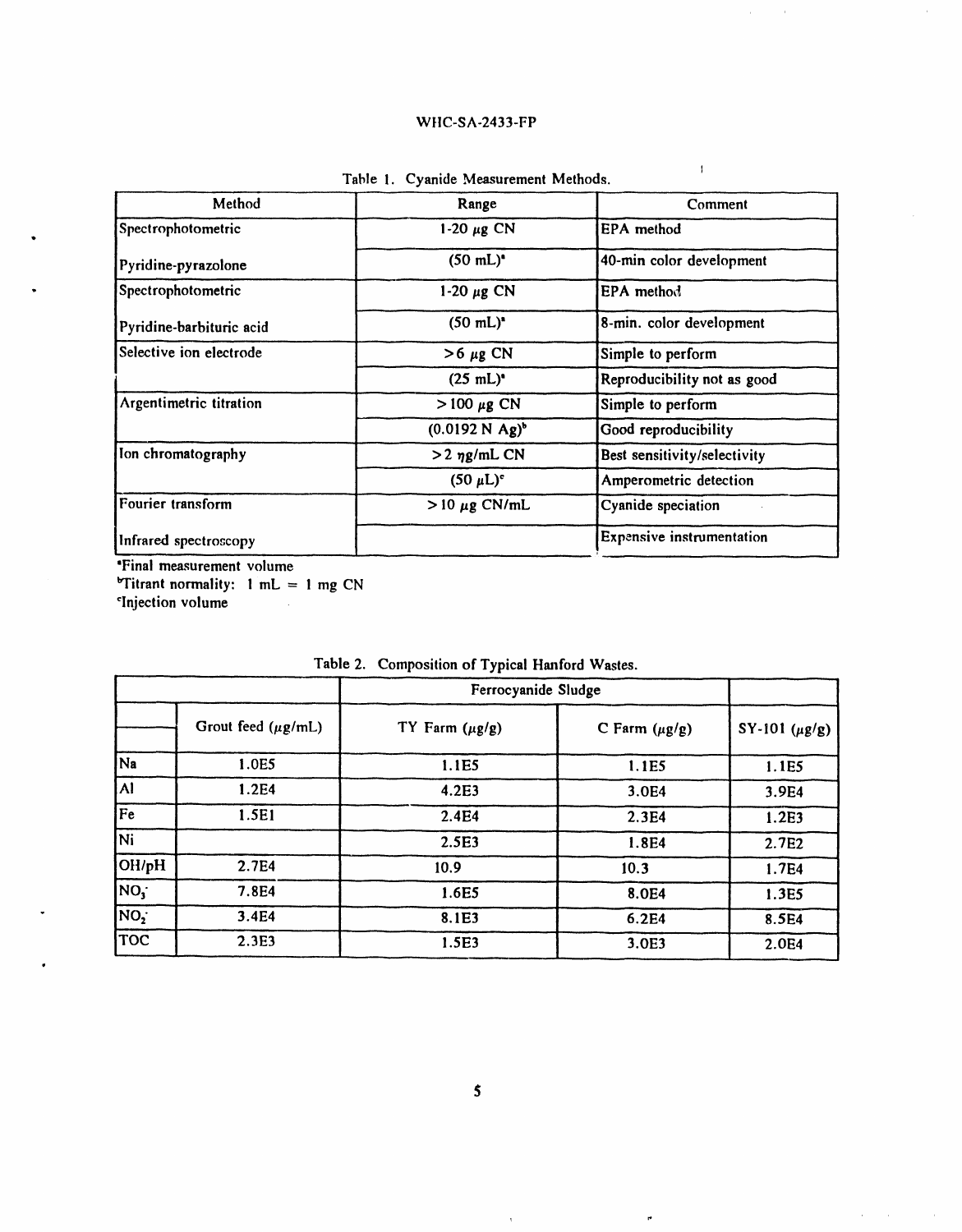| <b>Test</b>  | Cyanide form <sup>*</sup>    | Matrix                                     | Result (% recovery) |
|--------------|------------------------------|--------------------------------------------|---------------------|
|              | <b>NaCN</b>                  | NaOH - 1.0 M                               | 81                  |
| $\mathbf{2}$ | <b>NaCN</b><br>$K_3Fe(CN)_6$ | NaOH - 1.0 M<br>NaAlO <sub>2</sub> - 0.5 M | 55<br>58            |
| 3.           | <b>NaCN</b>                  | NaOH - 1.0 M<br>NaNO <sub>3</sub> - 1.0 M  | 0                   |
| 4            | <b>NaCN</b>                  | NaOH - 1.0 M<br>NaNO <sub>2</sub> - 0.5 M  | 0                   |
| 5            | <b>NaCN</b>                  | $Al(NO3)3 - 0.5 M$                         | $\Omega$            |
| 6            | $K_4Fe(CN)_6$                | NaOH - 1.0 M<br>NaNO <sub>3</sub> - 1.0 M  | $\boldsymbol{0}$    |
|              | $K_3Fe(CN)_{6}$              | NaOH - 1.0 M                               | 116                 |

Table 3. Effect of High Nitrate/Nitrite Matrix on Standard Cyanide Method (HACH Reagents).

'All tests performed at the 10  $\mu$ g CN level.

| Table 4. Performance of Low Acid Cyanide Distillation Procedure (HACH Reagents). |  |  |  |  |
|----------------------------------------------------------------------------------|--|--|--|--|

| Test | Cyanide form <sup>*</sup> | Matrix                                                                                               | Result (% recovery) |
|------|---------------------------|------------------------------------------------------------------------------------------------------|---------------------|
|      | <b>NaCN</b>               | NaOH - 0.25 M                                                                                        | 104                 |
| 2    | <b>NaCN</b>               | NaOH - 0.25 M<br>NaNO <sub>1</sub> - 0.5 M                                                           | 105                 |
| 3    | <b>NaCN</b>               | NaOH - 0.25 M<br>$NaNO3 - 0.5 M$<br>$AI(NO3)3 - 0.1 M$                                               | 99                  |
|      | <b>NaCN</b>               | NaOH - 1.0 M<br>NaAlO <sub>2</sub> - 0.5 M<br>NaNO <sub>3</sub> - 5.0 M<br>NaNO <sub>2</sub> - 0.5 M | 97                  |
|      | $K_3Fe(CN)_6$             | Same as Test 4                                                                                       | 116                 |

"All tests performed at the 10  $\mu$ g CN level.

 $\blacksquare$ 

Table 5. Comparison of Distillation Methods for Nickel Ferrocyanide Salts (Pyridine-Barbituric Acid).

| Sample             | Low acid $(ug/g)$ | High acid $(\mu g/g)$ | Microdistillation $(\mu g/g)$ |
|--------------------|-------------------|-----------------------|-------------------------------|
| ITY-101            | $3580 (\pm 7\%)$  | 2173                  | $ 4284 (\pm 11\%)$            |
| <b>TY-103</b>      | 2508-3034         | $1275 (\pm 5\%)$      | 5185                          |
| $CS_2NiFe(CN)_{6}$ |                   |                       | $188 + 19\%$                  |

Percent recovery of stoichiometric cyanide in synthetic Cs<sub>2</sub>NiFe(CN)<sub>6</sub>.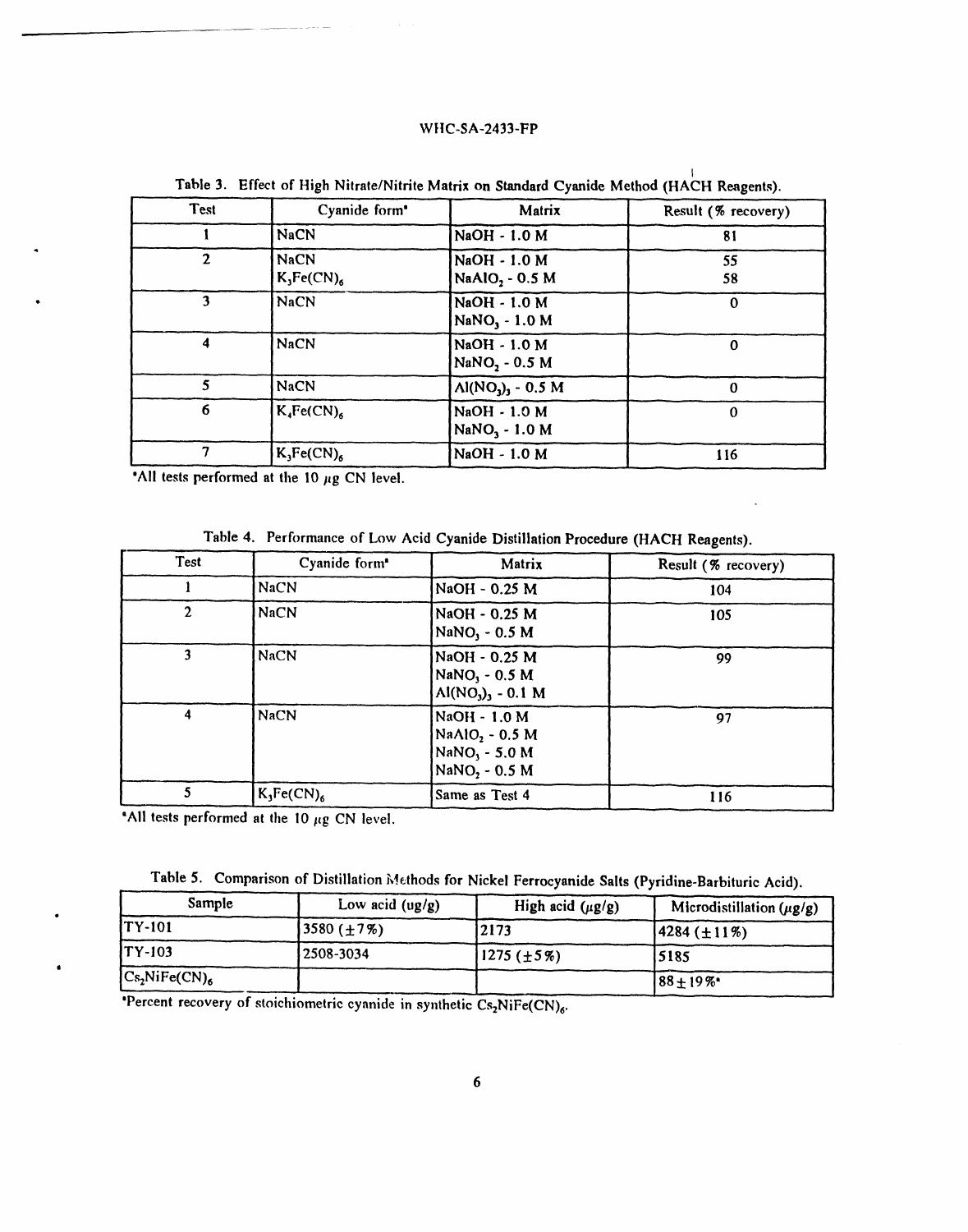$\mathbf{j}$ 

|  |  |                            |  | Table 6. Cyanide Results from Distillation of EDTA/EN Dissolved Nickel Ferrocyanides |
|--|--|----------------------------|--|--------------------------------------------------------------------------------------|
|  |  | (Argentimetric Titration). |  |                                                                                      |

| Sample      | $EDT$ $A/EN$ (wt %) | No dissolution $(wt\%)$    | Spike recovery $(\%)$ |
|-------------|---------------------|----------------------------|-----------------------|
| $IC-112$    | $0.45 \ (\pm 0.06)$ | 0.18                       | $87.4 \pm 4.2$        |
| $IWHC-2$    | 95 and 89°          |                            |                       |
| $[FeCN-36]$ | 96"                 | $69$ and $64$ <sup>*</sup> |                       |

\*Percent recovery of stoichiometric cyanide in synthetic nickel ferrocyanide wastes.

| Organic     | High acid spec.<br>$(\mu g/g)$ | High acid spec.<br>$(\mu g/g)$ | EDTA/EN spec.<br>$(\mu g/g)$ | High acid IC<br>$(\mu g/g)$ | <b>EDTA/EN IC</b><br>$(\mu g/g)$ |
|-------------|--------------------------------|--------------------------------|------------------------------|-----------------------------|----------------------------------|
| Oxalate     | 16                             | 3.5                            | 7.2                          | 11.5                        |                                  |
| <b>IDA</b>  | 22                             | 3.5                            | 8.5                          | 12.4                        | 4.9                              |
| <b>EDTA</b> | 25                             | 10.9                           |                              | 24                          |                                  |
| Sucrose     | 102                            | 13.9                           | 7.6                          | 25                          | 12                               |
| None        |                                | 3.2                            |                              | 9.9                         | 12.5                             |

Table 7. Effect of Organics on Cyanide Measurements in Synthetic Tank SY-101 Wastes.

Table 8. Organics Reported to React with Nitrite to Form Cyanide.

| Glycine                     | Ascorbic acid          | Aliphatic amines |
|-----------------------------|------------------------|------------------|
| Aromatic amines             | Methyl isobutyl ketone | Phenol           |
| Catechol                    | Ethyl acetoacetate     | Oxalacetic acid  |
| $2,4,4$ -trimethyl pentenes | Aniline                | Thiocyanate      |
|                             | Amino acids            | Formaldehyde     |
|                             | <b>Sugars</b>          |                  |

|  | Table 9. Comparison of FTIR and EDTA/EN Microdistillation Cyanide Methods |  |
|--|---------------------------------------------------------------------------|--|
|  |                                                                           |  |

| Material             | FTIR $(wt\%)$ | Microdistillation (wt%) |
|----------------------|---------------|-------------------------|
| FECN-36              | 36.5          | 36.3                    |
| IN Farm              | 12.05         | 11.92                   |
| U Plant (Rev.8)      | 4.32          | 4.28                    |
| U Plant $(Cl-102-B)$ | 1.16          | 1.16                    |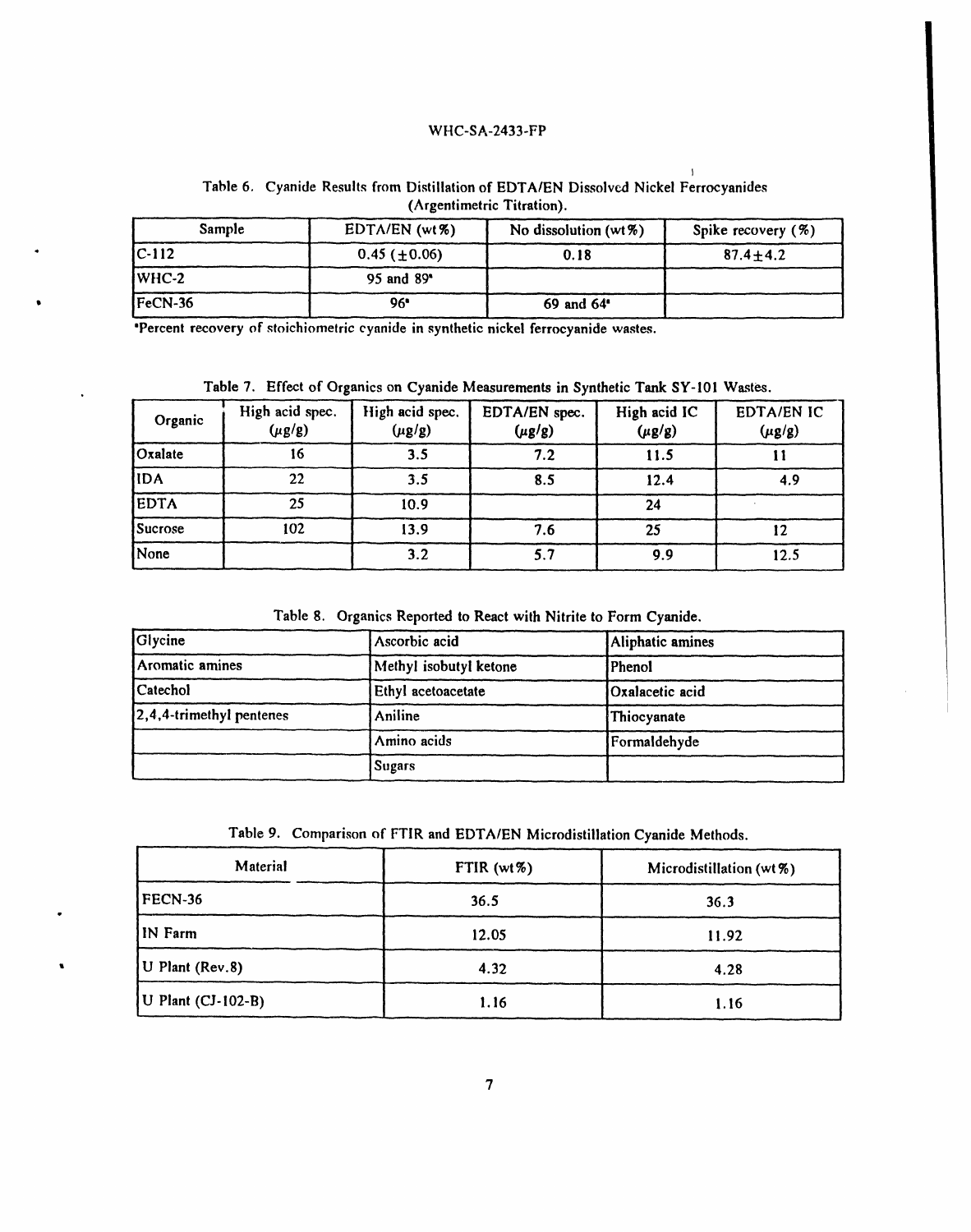# Figure 1. Microdistillation Systems.



29404044.3

 $\cdot$ 

 $\bar{1}$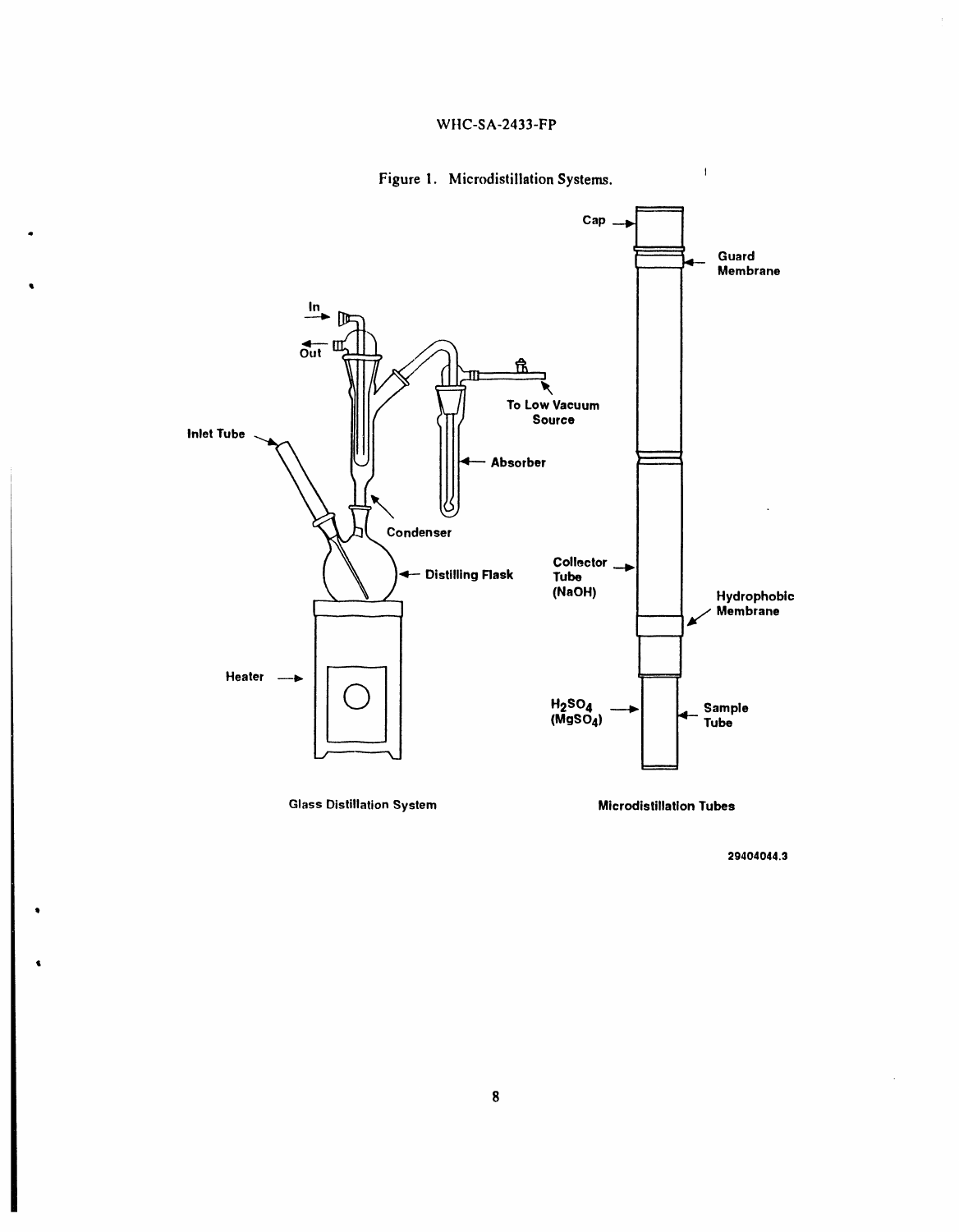### **DISTRIBUTION**

# **Number of Co***v***ies ONSITE** 2 **U.S.** Department of Energy -**Richland** Operations Office • **R**.**P**. C**art**e**r R**3**-80 P. K.** C**lark R**3**-80** 10 **Pacific Northwest Laboratory** R. M. **Bean P8-08 S.** A. Bryan<br> **E.** D. Jenson<br> **P7-25 E. D. J**e**nson P7-22 A. G. King P7-22 D. W. Koppenaal P7-07**<br>**P. V. Hoopes P7-07 F. V. Hoop**e**s P7-22 S. G. McKinl**e**y P7-22 K. H. Pool P8-44**<br> **J. M. Robbins P8-44 J. M. Robbins P7-22 G. Schi**efe**lb**e**in P8-**3**8 Westinghouse Hanford Company** 3**8 H. Babad R2-78 D.** B**. B**e**chtold T**6**-09 M. L. Bell T**6-16<br> **G. L. Borsheim P**2.11 **G. L. Borsh**e**im R2-11 D. R. Bratz**e**ll R***2***-18 T. H. Bushaw T6-**3**0 R. J.** Cash **R2-78**<br> **D.** A. Dodd **T6.50 D. A. Dodd T**6**-**5**0 G. T. Duk**el**o**w **R2-78 G. D. For**e**hand R2-**3**1 J. M. Fry**e **T**6**-**5**0 R. R. CLAUDE \$3-3**1 C**. S. Hail**e**r R2-12 1. R. Jewett T6**-09<br>**E. J. Kosiancic T6**-09 **E. J. Kosiancic T**6**-1**6 **J. G. Kristofzski T**6**-0**6 **. R.P. R.P. R.P. R.P. R.P. R.P. R.P. R.P. R.P. R.P. R.P. R.P. R.P. R.P. R.P. R.P. R.P. R.P. R.P. R.P. R.P. R.P. R.P. R.P. R.P. R.P. R.P. R.P. R.P. R.P. R.P. P. M. Morant H4-19**<br> **C. T. Narquis H4-19 C**. **T.** N**arquis T**6**-**5**0**

• **T.V. R**e**bagay T**6**-**3**0**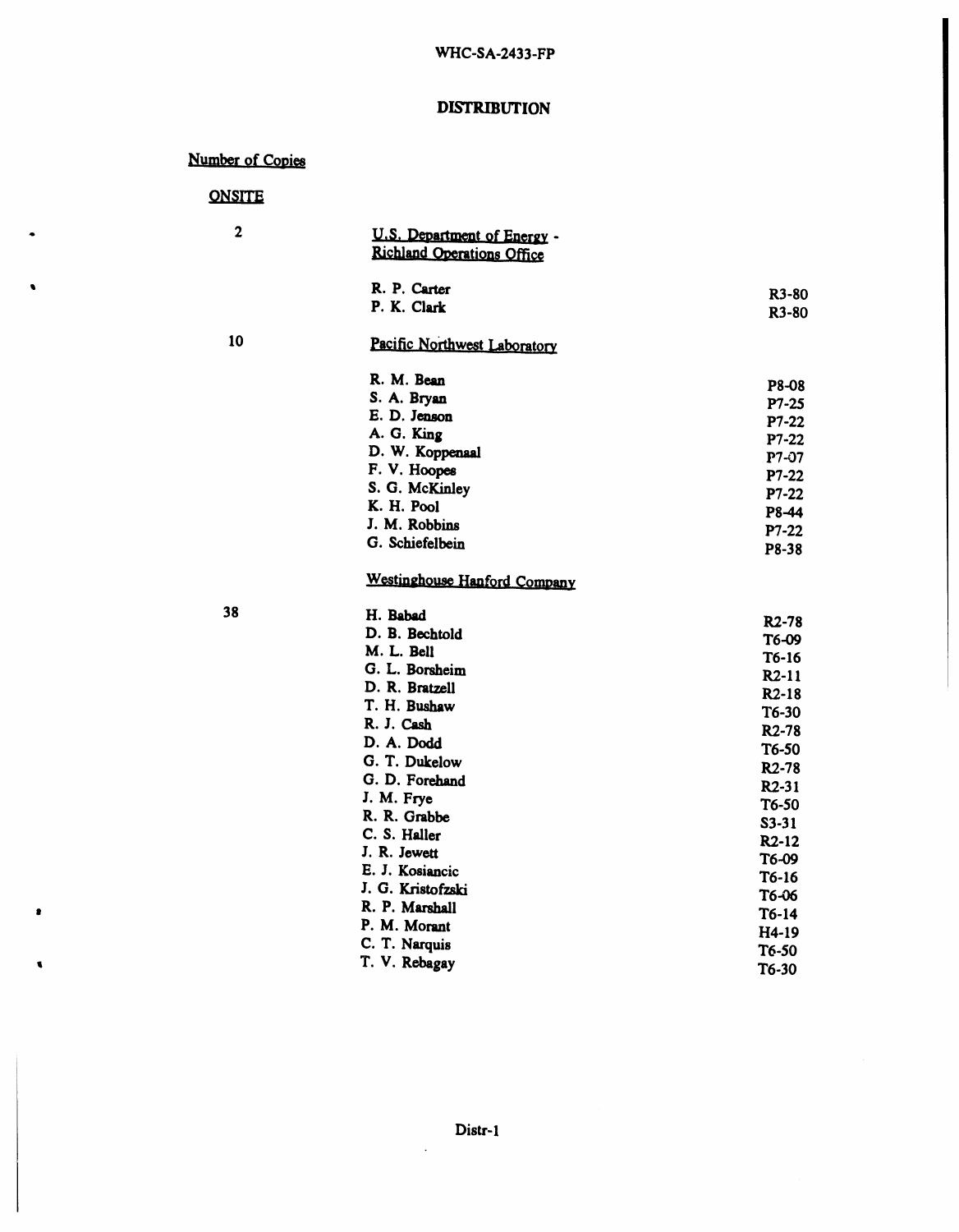### **DISTRIBUTION**

# **Number of Co***v***ies**

# ONSITE

 $\bullet$ 

 $\blacksquare$ 

,**, Westin2ho¢\_ ]-Ianf0rd**Corn.**any**(cont**inu**e**d)**

| B. C. Simpson                          | $R2-12$            |
|----------------------------------------|--------------------|
| R. D. Schreiber                        | $R2-12$            |
| R. W. Schroeder                        | $T6-30$            |
| W. I. Winters $(10)$                   | T6-30              |
| <b>Central Files</b>                   | $L8-04$            |
| Information Release Administration (3) | R <sub>1</sub> -05 |
| Document Processing and Distribution   | $L8-15$            |
|                                        |                    |

 $\cdot$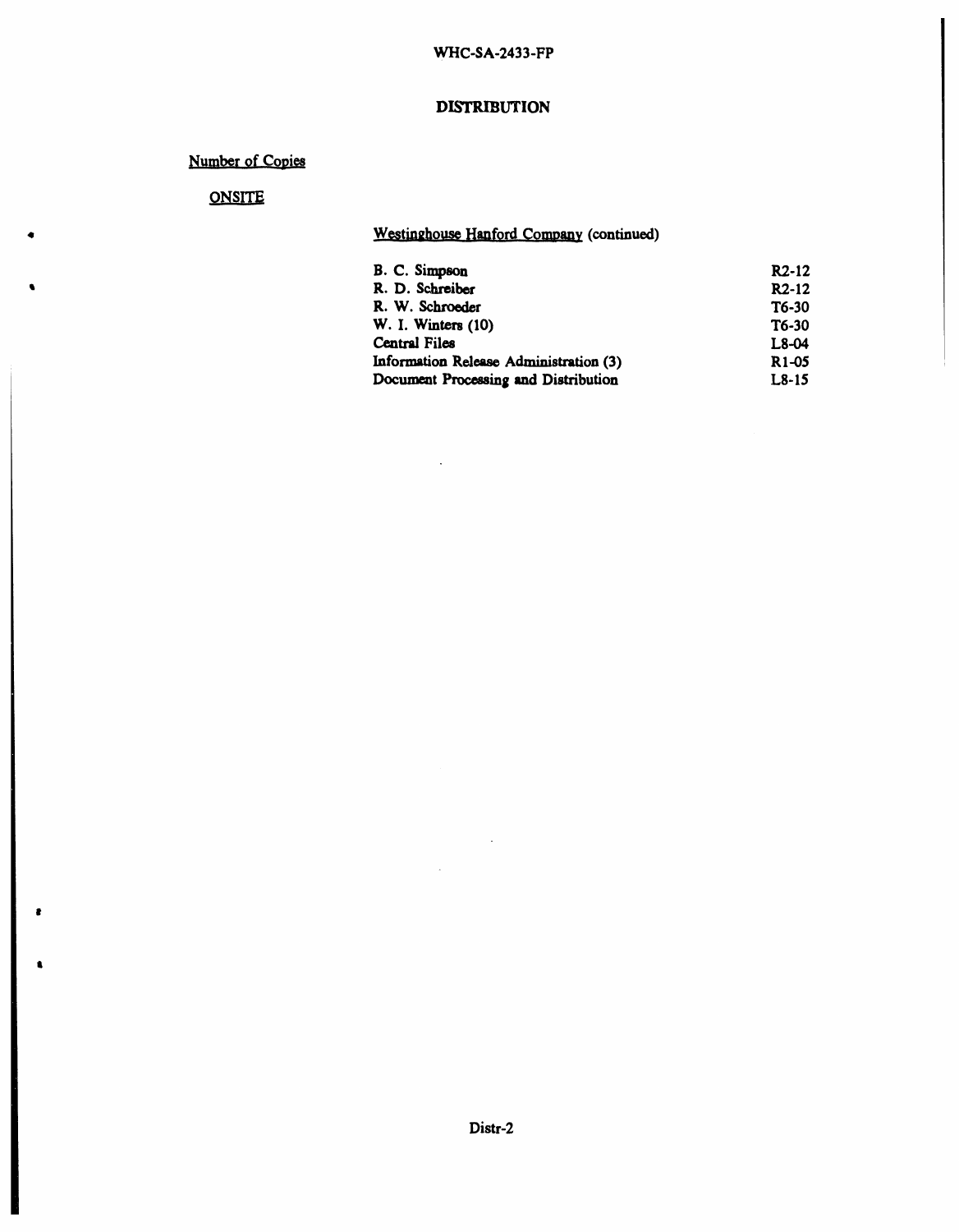# DATE FILMED  $8/25/94$